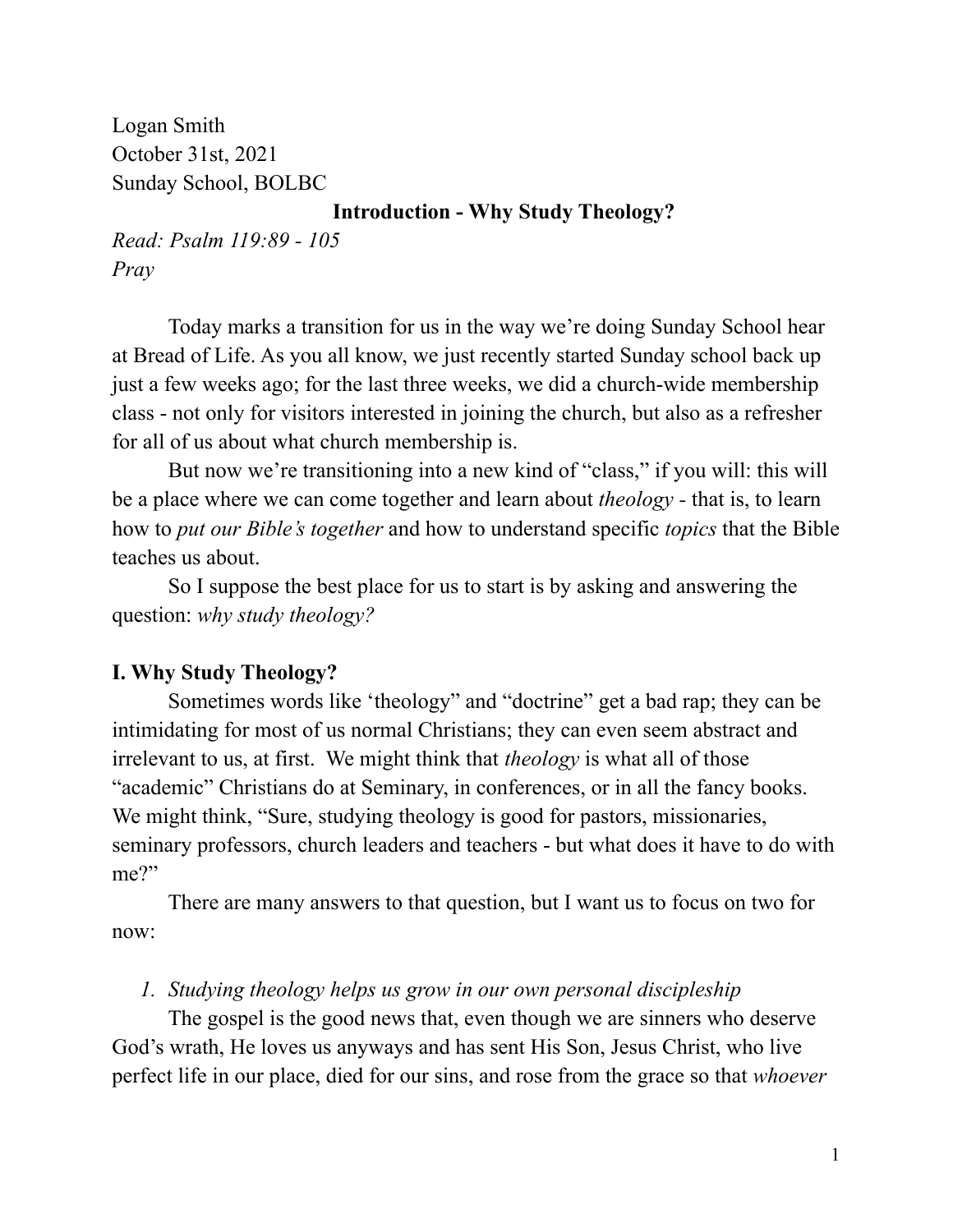*believes in Him* will be saved, forgiven for our sins, reconciled to God, and raised to eternal life - not by works, but all by God's grace! Simply through faith!

But this gospel demands that we *repent and believe.* It is not just something we believe in our minds, or believe just at one crucial point in our lives, but it means starting a whole new life in Christ. It means a LIFETIME of daily *repentance* - turning from our sins and turning to the cross of Christ - and daily *faith* - trusting in Christ alone for salvation and walking in Him by His grace. It means a lifetime of rejoicing in the grace and love of God and, by His strength, becoming more like Christ daily. That's the beginning, middle, and end of the Christian life: to daily turn away from sin, idolatry, our previous lives as God's enemies and to turn *towards* trusting in God's grace and the work of Christ alone, not ourselves, to be made more like Christ each day by His Holy Spirit, and to do all to the praise and glory of our great God.

How do we do that, exactly? This is why it is so important to study the Bible and theology. If we are to live our lives completely dependent on God, trusting in Christ alone and being changed to be more like Him daily, then we must take our "marching orders," if you will, from Christ our Lord, Savior, and King. We must do theology on His terms. This means we must listen to Him by reading, studying, and meditating on the Bible. The entirety of the Bible points us to and explains the gospel of Christ and its implications for our lives. Therefore, the more we understand about the Bible, the more we understand about God, the gospel, and the life He calls us to live through faith in Christ.

But there's also a second reason for us to study theology...

### *2. Studying theology helps us fulfill our mission to make disciples of others*

Jesus gives us the Great Commision (our mission as the Christian church, followers of Jesus) in *Matt. 28:18-20*: "And Jesus came and said to the, 'All authority in heaven and on earth has been given to me. Go, therefore, and *make disciples* of all nations, baptizing them in the name of the Father and of the Son and of the Holy Spirit, *teaching them to observe all that I have commanded you.* And behold, I am with you always, to the end of the age."

This mission includes evangelism - sharing the gospel with non-believers, that they may repent and believe in the gospel of Jesus Christ, and be saved! And when they do, we *baptize* them. But that's not the end goal: when a person is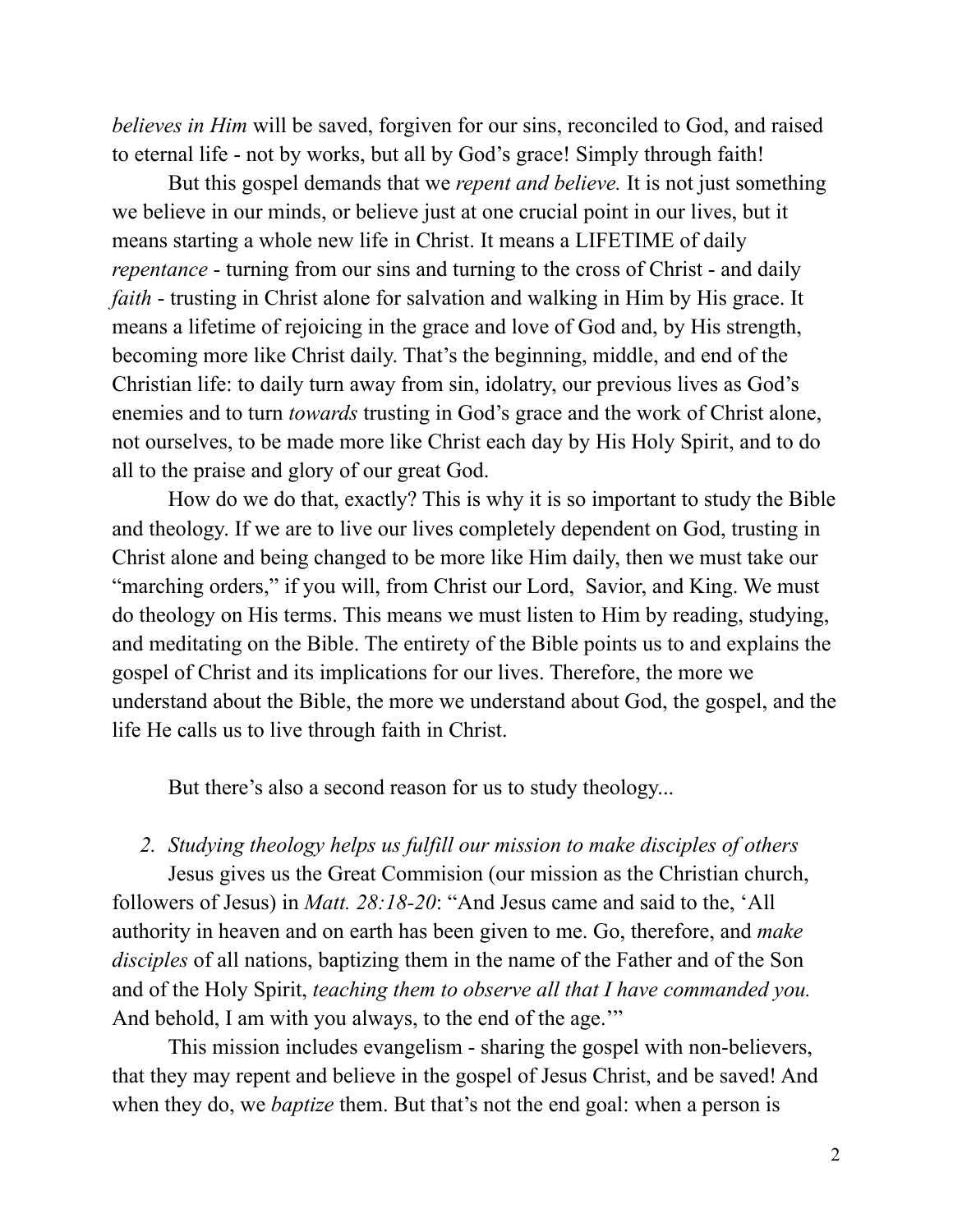baptized, it is just the *beginning* of their relationship with Christ and life as a Christian - it is the beginning of *discipleship.* After baptism, we are to bring the new Christian into the Church and *continue to disciple them* by "teaching them...all that Christ has commanded." And we know that Christ is GOd - so that the *whole Bible* is His Word.

This means that in order to be making disciples, we need to be teaching *the whole counsel of God - the whole Word of God.* This is a big part of why I believe our main, steady diet of sermons needs to be *expositional preaching -* preaching the *main ideas and meaning* of a particular passage of scripture; going through whole books of the Bible; and even make it our goal to eventually preach through the *whole Bible.* THis is also why we have Bible study on Wednesday nights, giving us another opportunity to walk through the Bible slowly and strive to understand it better and read it more accurately. This kind of preaching and Bible study is incredibly important for us.

But it also takes a lot of time; it will take us *many years* to preach and teach through the whole Bible that way. So that's why we need classes like this, where we study theology more broadly, to better understand the Bible as a whole. So my aim for Sunday School going forward is for it to be an integral part of *how we make disciples* of one another - whether it's new Christians coming in, or even the most mature of us continuing their own discipleship by continuing to study and learn more. And then, as we all learn, we can take it and teach it to others - our kids, friends, family members, classmates, co-workers, etc. - as we all strive to make disciples throughout the week.

So that's why we should study theology. But what is theology, and how do you go about studying it?

II. Two Guiding Principles

Let's start with two principles that always need to guide us as we study theology:

- A. We must accept the Bible on its own terms
- B. We must understand the Bible using the context, story, and categories that it gives us.

In other words, we must listen to what the Bible says about itself and accept that definition of it, rather than try and oppose our own view upon it. All of our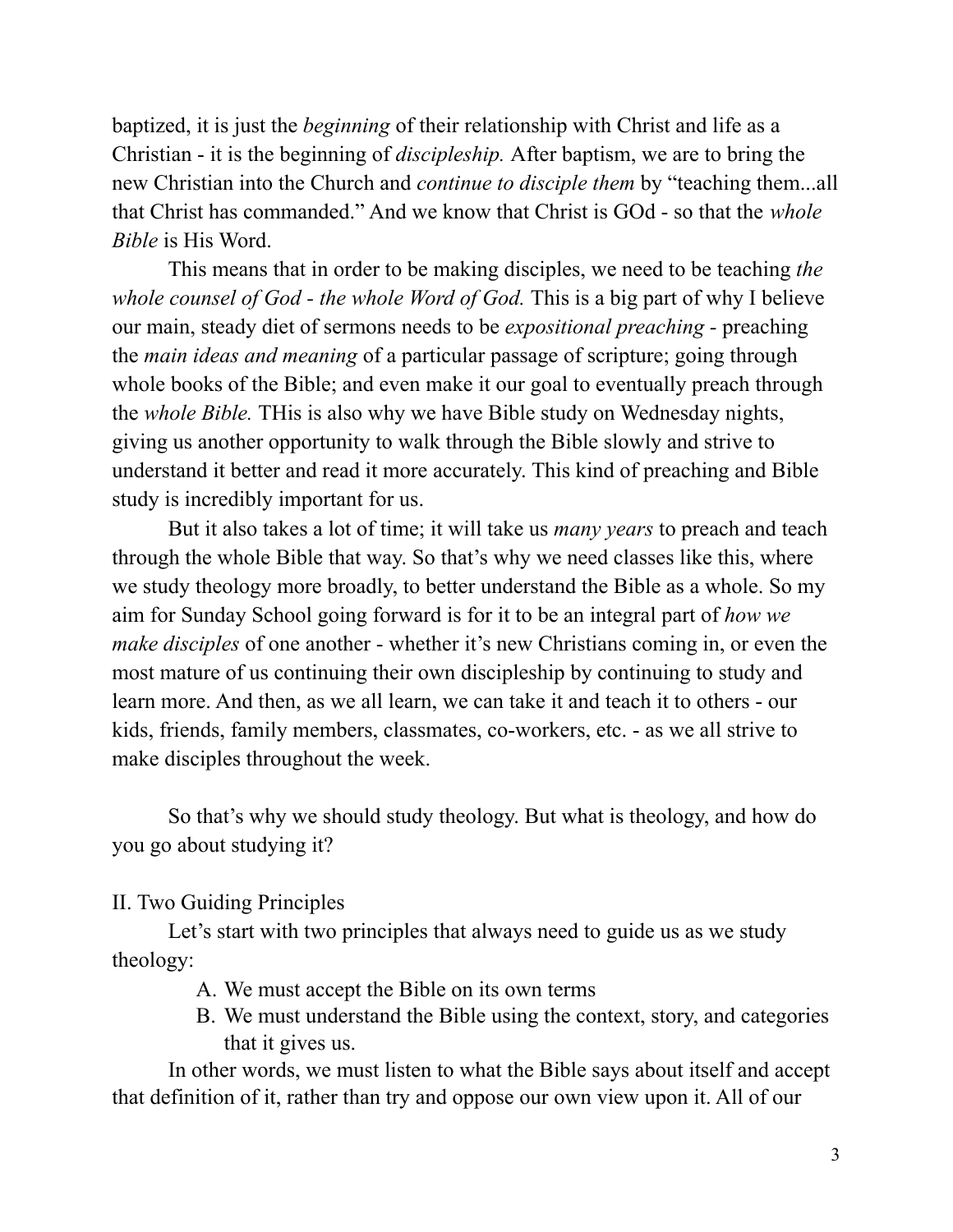theology needs to come *from scripture.* We don't want to impose our own views upon the Bible; rather, we want God's Word to shape our understanding of it. When we take a topic like "Creation," for example, we can't start doing theology by saying, "Well, we know from science the evolution is *obviously* where life come from." No, instead, we need to approach the Bible and ask, "What does the Bible Two Types of Theology: Biblical and Systematic

There are two categories, two types of theology, that we need to study: 1. *Biblical theology;* and 2. *Systematic theology.*

# 1. *Biblical Theology*

*Biblical theology* simply means learning how to put our Bible's together; it's the study of the *storyline of the Bible* - the story of Creation, Fall, Redemption, and Restoration/Re-Creation - from Genesis to Revelation, and seeing how all the different parts of it fit together to center around the *gospel of Jesus Christ.* So this is the process of just simply walking through the Bible from a "big-picture" perspective to better understand it's storyline, and how every part of it fits together to form a cohesive whole. We're going to do that over the next half a year or so.

But we're also going to study the second type:

#### 2. *Systematic Theology.*

Now as soon as I say those words, I immediately know that they have two things going against them, right off the bat: first, they are long, pretentious sounding words that make us feel like we're in school; and secondly, the first kind is called "biblical" theology, so does that mean that this kind is "unbiblical" or something? No, of course not; we definitely want all of our theology to be biblical and grounded in scripture! This second kind of theology simply means that we systematically take different topics and ask, "What does the Bible say about this topic? How do we take everything the Bible says about it and put it all together, in a way that makes sense?" So, for example, we can take topics like "God," "Humanity," "Sin," "Christ," Salvation," "The Church," "The Holy Spirit," or even "The End TImes," and take one topic at a time as we explore what the whole Bible teaches us about each of them. In many ways, this is exactly what a Statement of Faith does, as we saw last week. It gives summary statements on what we believe the Bible says about many topics, such as the Scriptures, who God is, what the Bible says about humanity, sin, salvation, the end times, etc. YOu can condense our views on such topics in summary statements - but there is also a *lot more* to be